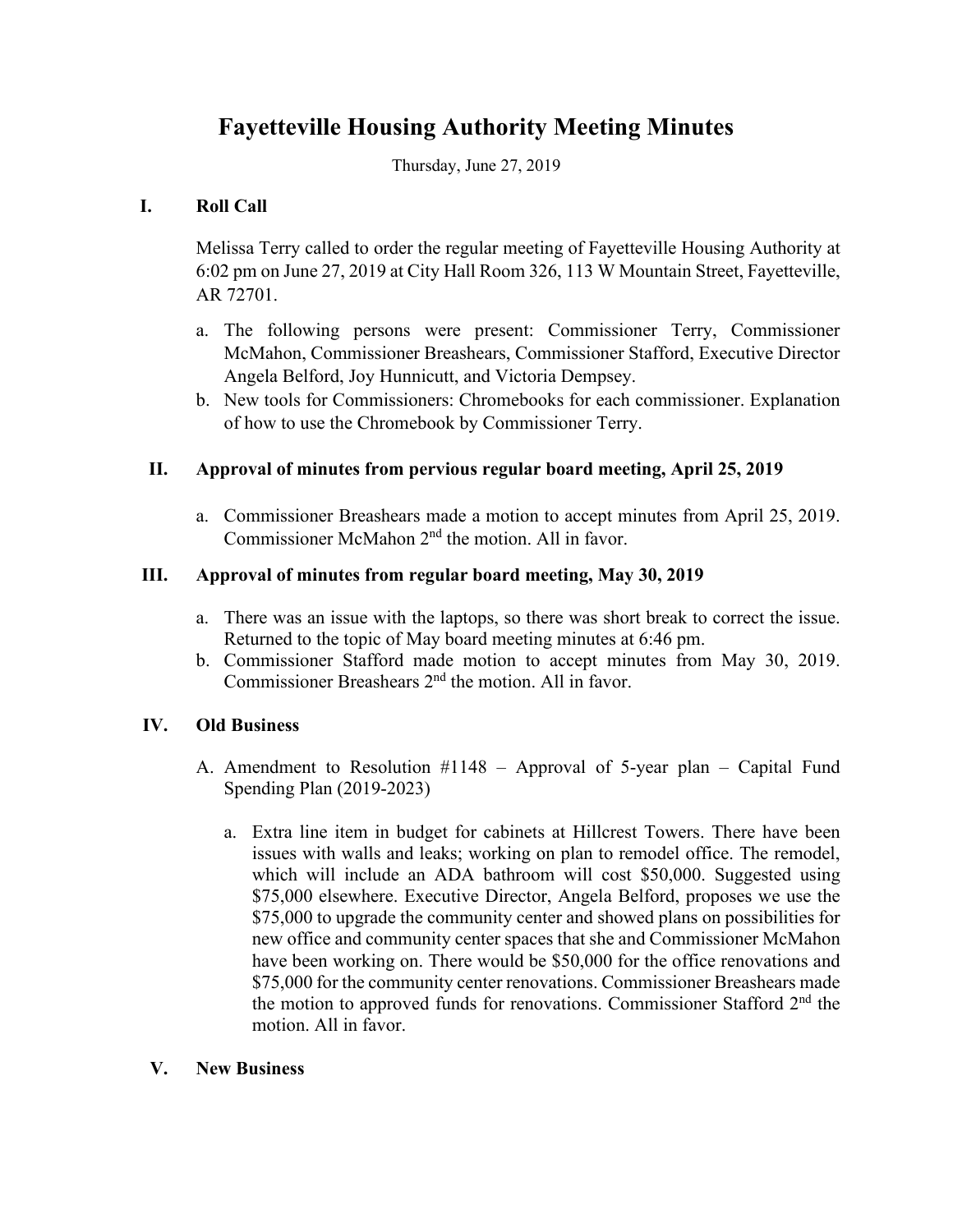- A. Kyle Putman, Outreach Specialist from Arkansas Development Finance Authority (ADFA) came to present. Mr. Putman's role is to train banks on how to use their home ownership programs and works with realtors by providing information and guidance on how to work with ADFA's home ownership programs. ADFA's website: adfa.arkansas.gov Provides details on the services and programs they provide. Homeloans.arkansas.gov provides details on home ownership programs for AR families. ADFA, an investment bank for Arkansas, issues bonds for affordable housing, business and economic development projects, and capital improvements for state agencies. ADFA receives no state revenue; Federal money is used.
- B. ADDI: Arkansas Dream Down Payment Initiatives. The individual must meet HUD income limits. If an individual is at, or below, income limits they can provide 10% of purchase price up to \$10,000 and closing cost (as a gift). ADDI can work with Federal Housing Administration (FHA) Loans, VA Loans, Rural Development Loans, and many other programs. Inventory for homes in the area of \$125,000- \$150,000 are considered low (in Fayetteville and Springdale). ADFA pays for the inspection of the home. A Housing Quality Standard (HSQ) inspection is completed. ADDI does not require you to be a first-time home buyer. Some restrictions have been removed to increase the home ownership numbers. Why is it important to see home ownership in a neighborhood? #1 wealth building tool is home ownership. A credit rating needed is 640, 660 on FHA Loans. #1 obstacle is down payment, have good enough credit is the next. A home buyer class is required for all participants. Rural Development (USDA) 100% financed loans for areas outside the city. ADDI is a better program than RD. RD is 100% financing, none of this is gifted so must be paid back. ADDI gifts the down payment and closing costs. ADDI program could work for students if a parent can co-sign on loan.
- C. DPA: Down Payment Assistance. The DPA program has no restrictions. An individual can borrow for down payments and closing costs with a 10-year loan.
- D. MCC: Mortgage Credit Certificate. MCC takes half of the interest on taxes as a deduction, with a \$2,000 tax credit with MCC. Income limits: mortgage limit of \$270,000, etc.
- E. Discussion: Commissioner Terry would like to follow up with more conversations to help the continuum of housing.
- F. Americorp Corporation for National and Community Service (NCCC) are available to provide more work for FHA. They should have availability this fall to work on projects for our communities. They will be available 64 hours for two weeks. NCCC group we will have access to, will need rainy day work and FHA is their back up plan.
- G. Update from Sheila Posey: Sheila discussed the survey timeframe. The social work intern will be at FHA 15 hours a week. Monday and Wednesday, 8am until 5pm.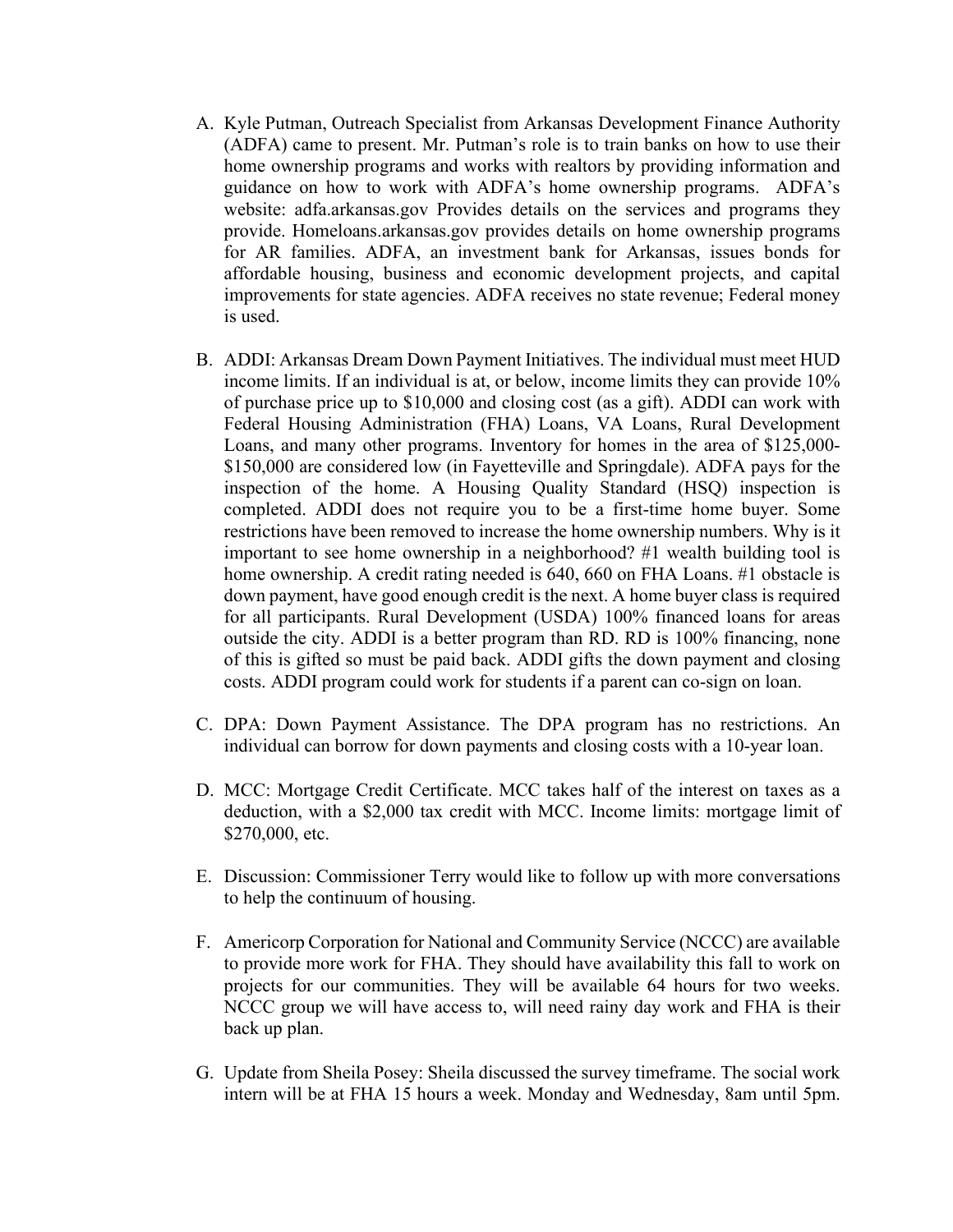Professor John Gallagher, will be providing the supervision. It has been discussed that he may be able to the surveys as a class project. Lindsey, the intern will connect residents with resources, life skills training, etc.

- a. Resident council has done a survey with residents, which they will share with the board. Lindsey, the intern will also be able to work with resident council.
- H. Hugh Earnest, Chair of Public Facilities Board, approved and changed letter with Rose Law Firm. Three properties were found to build affordable housing. Preference is College and North parking lot by the VA; land is owned by the county. The idea is to bring together everyone who is interested in Affordable Housing.
- I. Resolution #1149: Approval of budget reallocation to 2018-2022 capital funds program. Replacement of air handling units at Hillcrest Towers. Motion to approve Commissioner Breashears made a motion to approve the budget reallocation. Commissioner McMahon 2nd the motion. All in favor.
- J. Resolution #1151: Approval of Administration Policy to add a homeless preference. We will have to update the Voucher Program Admin Plan along with Public Housing Plan. Wording of plan was brought before the board. Motion to pass by Commissioner Breashears made a motion to approve adding a homeless preference. Commissioner Stafford 2nd the motion. All in favor.
- K. Resolution #1152: Approval ACOP wording to allow homeless preference. Discussion about by-name list and how the supportive programs work by Victoria Dempsey from her experience as SSVF and HUD VASH meetings. Motion to pass Commissioner Breashears made the motion to approval ACOP wording to allow the homeless preference. Commissioner Stafford 2nd the motion. All in favor.
- L. Resolution #1153: Approval of Admin Plan for TBRA program to run exactly as Section 8 Admin Plan. Victoria Dempsey and Kara Paxton will be attending TRBA Training on July 9, 2019. Commissioner Stafford made a motion to approve the Admin Plan for TBRA. Commissioner Breashears 2<sup>nd</sup> the motion. All in favor.
- M. Resolution #1154: Angela Belford confirmed we need a separate checking account for TBRA funds. Commissioner Stafford made a motion to create a separate checking account for TRBA. Commissioner McMahon 2<sup>nd</sup> the motion. All in favor.
- N. Resolution #1155: Approval of new Housing Specialist for HCV program. We have admin surplus and could use the extra fund to hire an additional specialist to help the current case load and added load from TBRA vouchers. Motion to approve by Commissioner Stafford made the motion to approve hiring a new Housing Specialist. Commissioner Terry 2<sup>nd</sup> the motion. All in favor.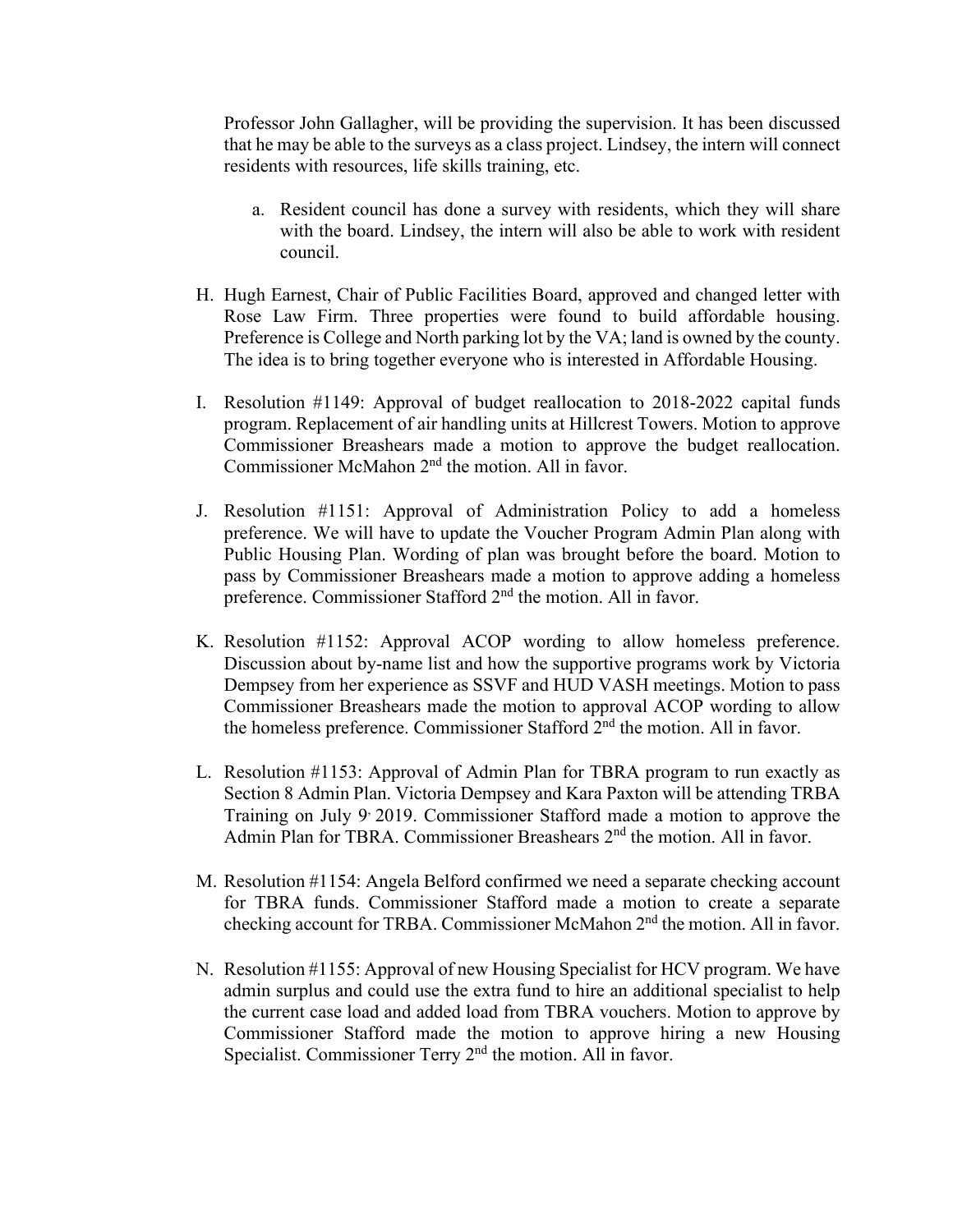- O. Resolution #1156: Approval of new position, Maintenance Technician. FHA would use the relocation grant to fund the position. The additional Maintenance Technician would help with moving until it ends in May 2020. MD Atwell will be retiring October 2020; extra help will be needed. Commissioner Breashears made motion to approve an addition Maintenance Technician. Commissioner Stafford 2nd the motion. All in favor.
- P. Resolution #1157: Approval of new position, Deputy Director. Commissioner Terry asked if we have a protocol for how long we should advertise the position, what the standard window would be, and what would be the board's expectation? Commissioner Terry stated that we needed to make sure we kept the vision of diversity, equality and inclusion". Angela Belford asked that it be a scaled approach in which some positions would be open longer than others. Commissioner Terry asked the board to have some input in the Deputy Director hiring. As a guiding principle there should be 30 days given unless suggested otherwise with feedback by Commissioner Bensinger and/or HR professionals. The Deputy Director would essentially be a Chief Operation Officer, completing day to day operations. CEO (Executive Director) should be Development Director, figuring budget, financing, fundraising and real estate development. Deputy Director would handle most of the compliance, accounting, and more. They will have authorization to approve invoices and give a report on financials ready for the ED to sign off on. Earliest hire date would be August or September. Commissioner Terry made the motion to approve #1157 as stated above but with an earliest hire date of September 1, 2019. Commissioner Breashears 2nd the motion. All approved.
- Q. Pay cycle change: when Angela Belford started, time sheets were handed in by Wednesday morning with a pay day of Thursday. The new payroll company requires that payroll be processed on Tuesday in order to keep the same payday. This would require timesheets to be turned in no later than Tuesday mornings. While looking in to how we could do this, one option would be to have one paycheck three days short. Another option would be to gift the three days to move the cycle back. This would ensure employee morale as they wouldn't be cut short on pay. The cost to cover the three days is about \$6,000 across the entire staff. Commissioner Terry asked if Human Resources was consulted. Angela Belford stated that were given guidance that we could provide it as a gift. Commissioner Terry asked that we consult HR to ensure the right checks and balances are in place and then can move forward with providing the three days as a gift.

Break at 8:28 for 10 minutes. Reconvened at 8:38pm

- R. Staff Report
	- a. Executive Director Report: Hillcrest Towers renovation is underway. Hoping to move people back into their units by July 15<sup>th</sup>. Our permanent Project Manager is now on-board. Currently, Jenny Harenza, Community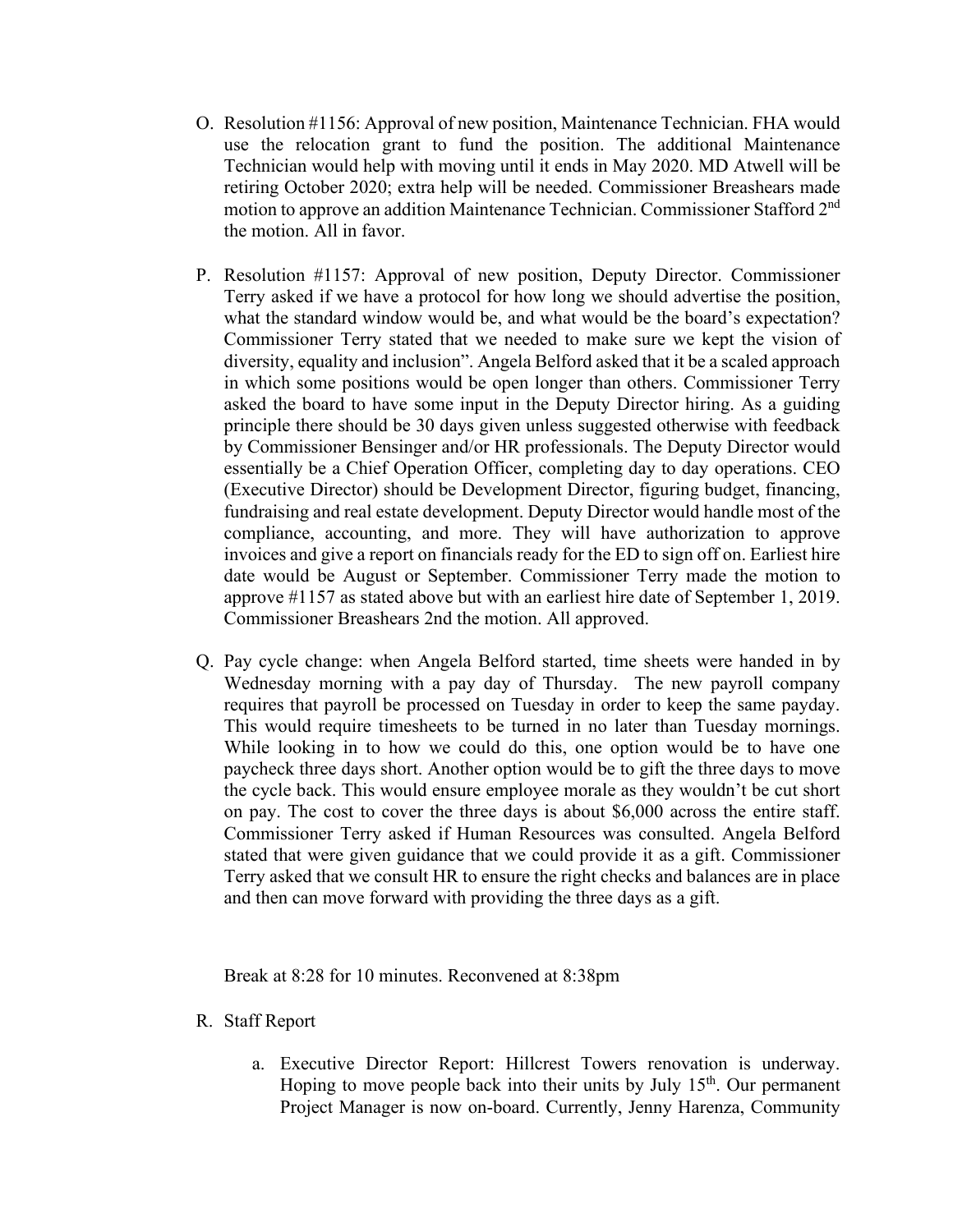Center Director, is putting together a spreadsheet listing the reassigned residents.

- b. FHA Development completed the rezoning application for North Gate and it has been submitted to the City of Fayetteville for rezoning. Angela hoped to get the Vacation Application (Request to Vacate) completed but takes longer to complete so will be working on it.
- c. Harold McKinney, who is a neighbor of North Gate is working with us on the easement. We walked the North Gate property with the construction team to get ideas. We are looking at using our current general contractor for the North Gate renovations. As far as the second bedroom at North Gate, we might be able to offer office space to other resource teams for our residents. Ozark Guidance has funds to provide services but does not have fund for office space in Fayetteville. We could potentially provide office space that would allow them to provide services to our residents. Meeting on July  $8<sup>th</sup>$  to talk about options. Angela Belford would like to have a clinic on site.
- d. Partner for Better Housing has their latest board meeting. Commissioner Terry stated that it seems like the engagement has intensified a little bit. Commissioner Terry is still trying to figure out how this will work and what the chain of command is. She still has a lot of questions with how this partnership will move forward. We need to remember that FHA paid for 75% of Willow Bend property. As such we aren't talking about a random partnership, we are talking about a partnership for which we are invested federal dollars in. It isn't just a reputational conversation; it is also a stewardship conversation. We need to discuss metrics further such as affordability and how this is going to work and how to we use developer fees to develop in house capacities. A moment of clarity was when it was discussed that we would give up public land at Willow Heights without great cause as to why. In addition to that the extraction costs were very high overall and that the developer was going to get \$700,00 in profit. Not that this is what Partners for Better Housing is doing but we need to think about these things as we partner with them. We need to have a neutral conversation as we consider a "re-partnership" with Partners for Better Housing including How do we reduce extraction fees and keep them in house? How can we replicate and do this again? If we have federal dollars and municipal dollars, we need to be beholden to the community. Could the housing authority possibly be the project manager for subsidized homes at Willow Bend and the private management, manage the market rate homes? We would like to talk to Kyle about how we could possibly execute these ideas. Could we be potentially be the project manager and developer of those other 84 homes so that we could bring in ADFA funds. We will need that program muscle to move forward with other projects such as Willow Heights, Lewis Plaza, and Morgan Manor. There are current issues with Partner's current vendor that will need to be sorted out with their attorneys. Angela Belford did bring up that there could be additional resources provided by ADFA if our non-profit, FHA Development became a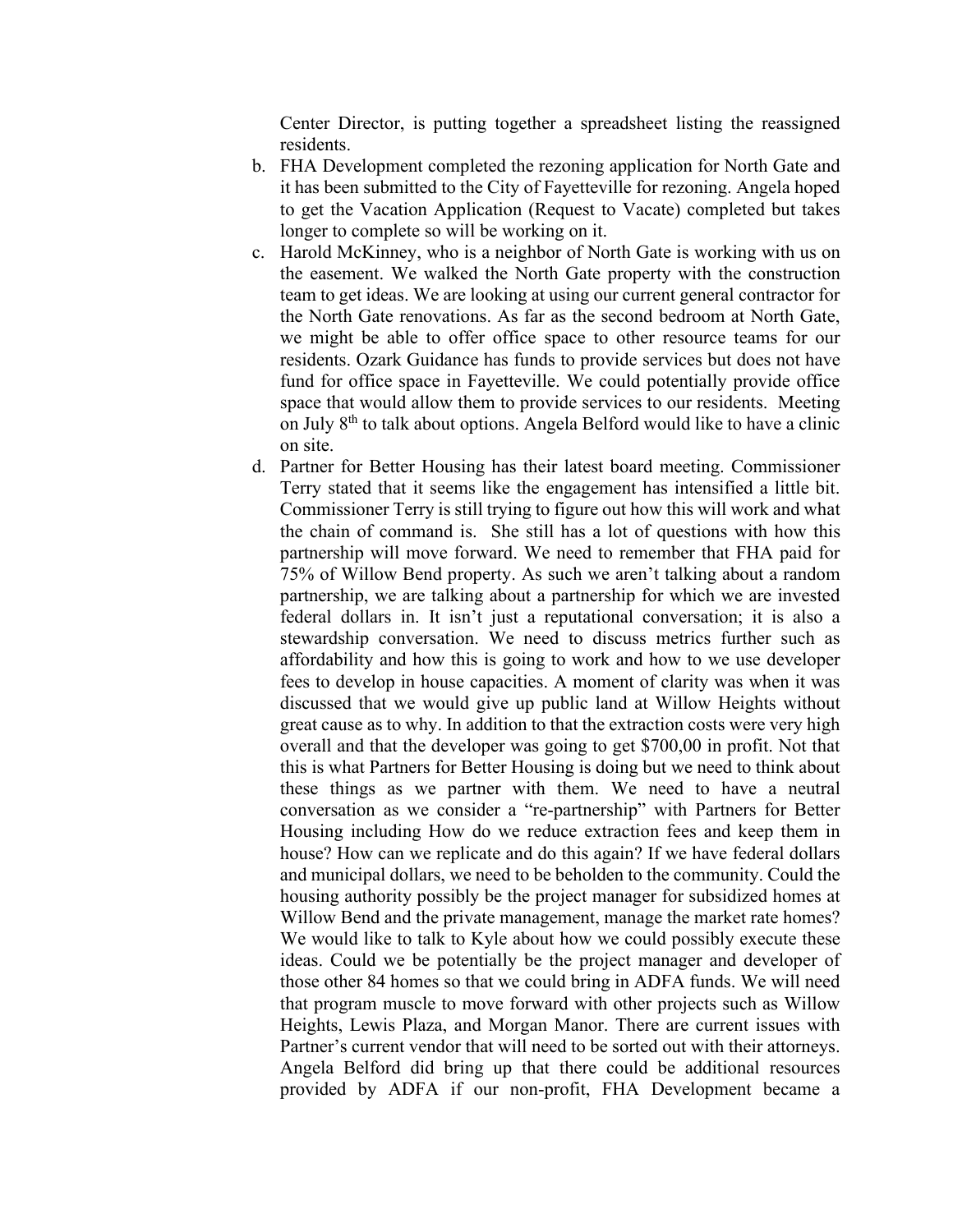CHODO, it could open the door for even more home ownership opportunities. Commissioner Terry said this would provide great opportunities and get community involvement. After the last Partners Board Meeting, we left it at "we would meet with the ADFA Representative and revisit". Due to who we need at the table and conflicting schedules, Commissioner Terry suggested that we might need to change meeting date to allow Partners Board Chair and at least 1 to 2 members to come. Commissioner Breashears asked for clarification on what our catchment area was. Angela Belford stated that with Housing Choice Voucher program it was all of Washington County expect for Springdale and for HUD-VASH it was both Washington and Benton County.

- e. Angela Belford informed the board that Arvest Bank has donated furniture. The beds that Chancellor donated have been claimed by all the Hillcrest residents and the remaining will be offered to our other clients. We will still need to figure out the logistics of how to get the beds to our other clients.
- f. New receptionist starts July  $8<sup>th</sup>$  and the Housing Navigator on July 15 $t<sup>h</sup>$ . Jennifer Cotton will be the Executive Director's Assistant. The Maintenance Department has added two new employees: Tony Cotton-Maintenance Technician and Kevin Nail- Maintenance Supervisor.
- g. Met with Cross church, Hope with the City project, with the Hillcrest Towers. Beaver watershed alliance toured Willow Heights and Lewis Plaza. They have great ideas for how to change the water path. Visited with Canadice at Willow Heights daycare in regards to a rain garden.
	- a. Update on potential buyer: they have not cashed the check and it is now expired. Next step is to reach out to potential buyers and lawyer and send certified check that will come out of our account. Each quarter we void checks and July will be the next one.
	- b. Three board members will be attending the NAHRO conference in Boston with Angela Belford. Commissioner Terry suggested a calendar be created that informs all board members of the upcoming trainings staff are going to.
- I. Public Housing Director Report
	- a. Morgan Manor and Lewis Plaza have zero vacancies. Willow Heights has one vacancy. With Hillcrest Towers being under renovation, all current vacancies are being used for relocation.
	- b. Reports on numbers and time taken for work orders for the month. Report on online applications and online rent payments.
	- c. DFA report on collection loss funds received.
	- d. Update on the first phase of renovation and relocation. We anticipate that the residents that were relocated will be moving back to their units around July 15, 2019.
	- e. AmeriCorps volunteered at Hillcrest Towers two weeks ago. They helped clean and organization the pool room and set up the computer lab for residents to use again. They also cleaned up trash at Lewis Plaza.
- II. Operations and Voucher Program Manager